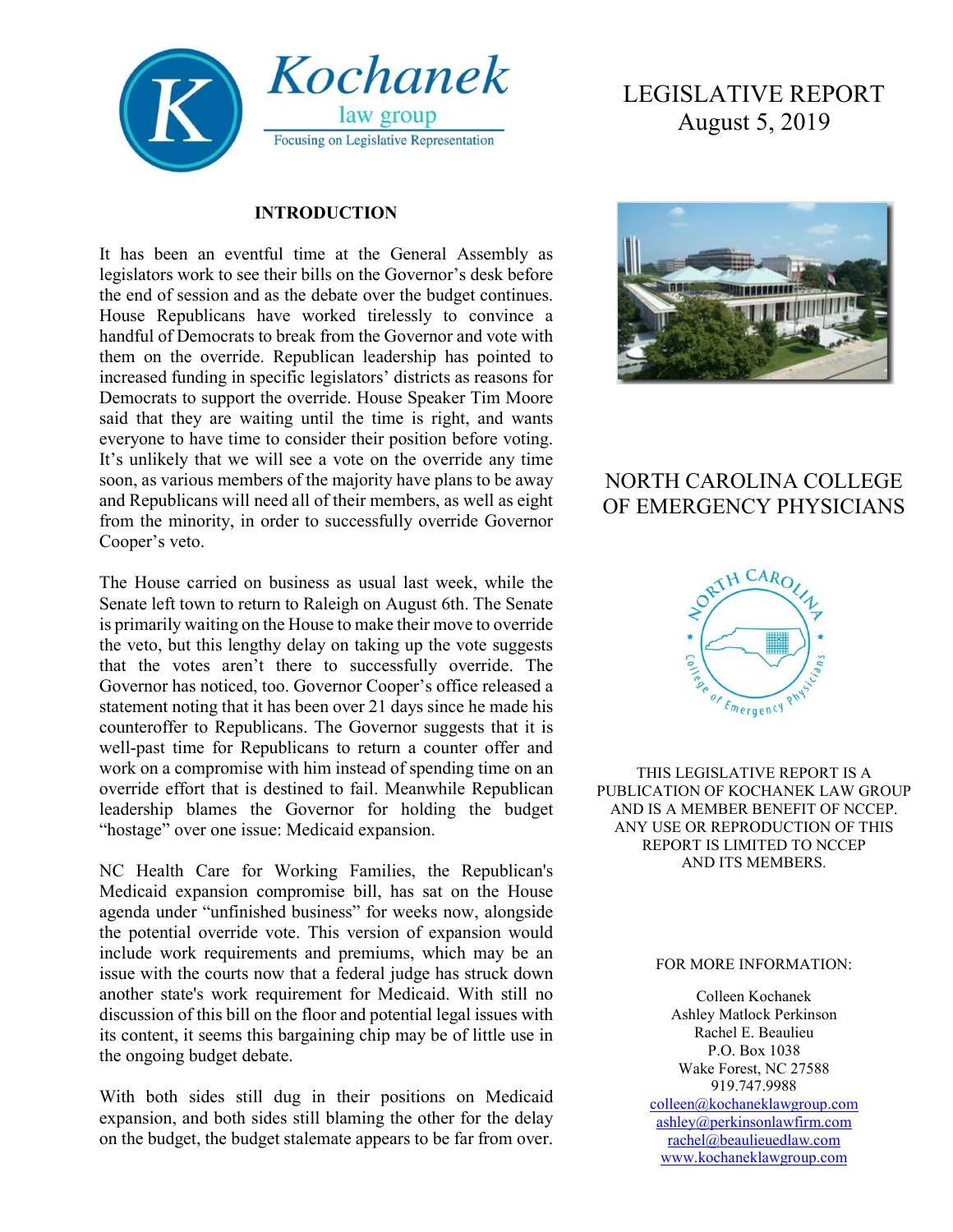#### **BILL UPDATES**

HOUSE BILL 822, Comprehensive Behavioral Health Plan, was heard in the House Rules Committee, where a committee substitute was approved. The new version would:

- change the language throughout to refer to a "publicly funded" behavioral health system, rather than a state funded one;
- expressly requires the Department of Health and Human Services (DHHS) to produce a Comprehensive Plan for the publicly funded Behavioral Health System;
- modify the purpose of the Comprehensive Plan to be to provide a framework to ensure DHHS can oversee and monitor publicly funded behavioral health services, including Medicaid and NC Health Choice, county-funded programs, and federally funded programs;
- change the Comprehensive Plan submission timeline to require DHHS to submit an initial Comprehensive Plan for review by the Joint Legislative Oversight Committee on Health and Human Services by January 31, 2020, followed by annual updates each subsequent year;
- require DHHS to ensure that all stakeholders, including prepaid health plans, are fully engaged in developing the mission, vision, goals and objectives of the Comprehensive Plan;
- require the Comprehensive Plan to include a 10-year vision of a future State behavioral health system to be reviewed every three years and updated as appropriate to meet the State's needs and expectations;
- require the three-year goal statements in the Comprehensive Plan to be reviewed annually and updated as appropriate;
- direct DHHS to submit updated objectives with the annual updates of the Comprehensive Plan;
- remove the requirement that the Comprehensive Plan include activities to be undertaken to obtain the objectives; and
- make changes to the assessment required to develop the Comprehensive Plan, including:
	- o add staffing levels, training and competency of prepaid health plans;
	- o require assessment of access to behavioral health services provided by specific standards that can include six identified standards or others, as determined by DHHS; and
	- o require the need and utilization of the behavioral health system by funding source, as well as coordination and integration of behavioral health care services that includes communication with, from, and between providers, LME/MCOs, and prepaid health plans.

#### **The bill as amended was approved by the House Rules Committee and will next be considered by the Full House.**

SENATE BILL 458, PTS Injury Day/Cardiac Task Force/Titus's Law, was heard in the House Health Committee, where a committee substitute was approved. The new version would:

- establish the nine-member Joint Legislative Task Force on Sudden Cardiac Arrest in Student Athletes (Task Force) to study (1) sudden cardiac arrest or the frequency of other heart conditions in student athletes, (2) other jurisdictions' mitigating strategies that have been implemented, (3) the cost of requiring testing of heart conditions, and (4) any other relevant issues;
- require the attending physician or individual in charge at the facility where an unintended fetal death occurs to obtain consent from the mother before disposing of expelled or extracted fetal remains when fetal death results from accidental injury, stillbirth, or miscarriage;
- require consent from the father if the mother is unable to give consent and the father is known and able to be contacted within seven days;
- allow the fetal remains to be disposed of if neither parent is able or available to give consent;
- restrict disposal upon parental consent, or without consent when parental consent is not available, to burial, cremation, or incineration in accordance with applicable laws and regulations;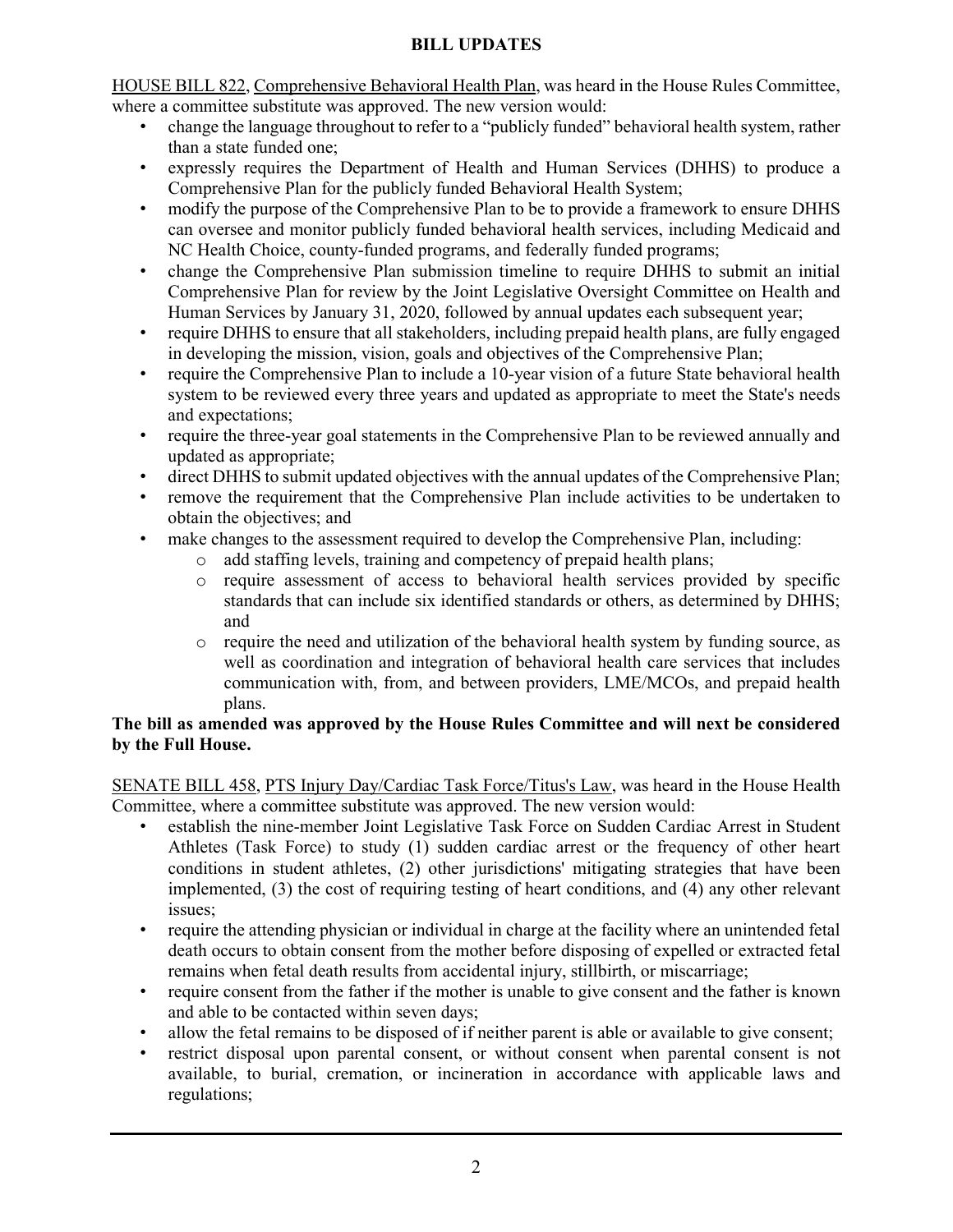- further restrict disposal of fetal remains to burial or cremation only if disposing of fetal remains that have developed beyond completion of the second trimester of gestation; and
- apply the regulations on disposition of fetal remains on or after January 1, 2020.

#### **The bill as amended was approved in the House Health Committee and will next be considered by the House Rules Committee.**

SENATE BILL 537, ACH Pmt/Counselor-SA-SW Act Amend/ DHHS Rev. The provisions of this bill were removed in the House Health Committee and replaced with a proposed committee substitute that would establish the North Carolina Impaired Professionals Program (Program). The Program would:

- provide screening, referral, monitoring, educational, and support services for professionals credentialed pursuant to GS Chapter 90, Article 5C (North Carolina Substance Abuse Professionals Certification Act), for treatment and rehabilitation of an impairment attributed to physical or mental illness, substance use disorder, or professional sexual misconduct;
- enter into an agreement with credentialed substance use disorder professionals for the purpose of identifying, reviewing, and evaluating referred or self-referred substance abuse professionals to function in their professional capacity and coordinate regimens for treatment and rehabilitation;
- immediately report to the Board information about credentialed substance-abuse professionals who meet any of four listed criteria, including constituting an immediate danger to patient care;
- provide that materials in the possession of the Program or its staff, employees, legal counsel, and volunteers, related to a member's participation or prospective participation in the Program are not public records;
- **allow persons participating in good faith in the Program to withhold that fact in a civil action or proceeding, and provide that activities in good faith under an agreement authorized by this statute are not grounds for civil action;**
- provide for written assessments by the Program, and to the extent permitted by law any written assessment created by a treatment provider or facility at the recommendation of the Program to be provided to certified substance abuse professionals and their legal counsel at the request of the professional, and provide that the information is inadmissible as evidence in any civil action or proceeding; and
- direct the Addiction Specialist Board to adopt rules to apply to the operation of the Program.

### **The bill as amended was approved by the House Health Committee and will next be considered by the Full House.**

SENATE BILL 681, Rur Hlth Care/Loc. Sales Tax Flex/Util. Acct, was approved by the Senate and was heard in the House Finance Committee and the House Rules Committee where committee substitutes were approved. The latest version would:

- change the Rural Health Care Stabilization Fund to be a non-reverting special fund in the Office of State Budget and Management and under the custody of the State Treasurer, rather than controlled and under the direction of UNC Health Care;
- change the interest rate and maturity for loans awarded under the Program, requiring that the interest rate not exceed the interest rate obtained by the State on its most recent general obligation bond offering and that the maturity not exceed 20 years, with the one-time option to extend the loan for another ten years;
- add changes to the county sales and use tax by:
	- o requiring that these taxes levied be approved in a referendum, as specified,
	- $\circ$  restricting a referendum to an increase in increment of .25%, and limiting the total local sales and use tax rate to 2.5% or 2.75%, as specified,
	- o restricting the levy of the additional 0.25% sales and use tax allowed under the until on or after October 1, 2020, if the levy results in a 2.5% county sales and use tax rate, and
	- o prohibiting holding a referendum on the levy of these taxes within one year from the date of the last preceding election for the same.